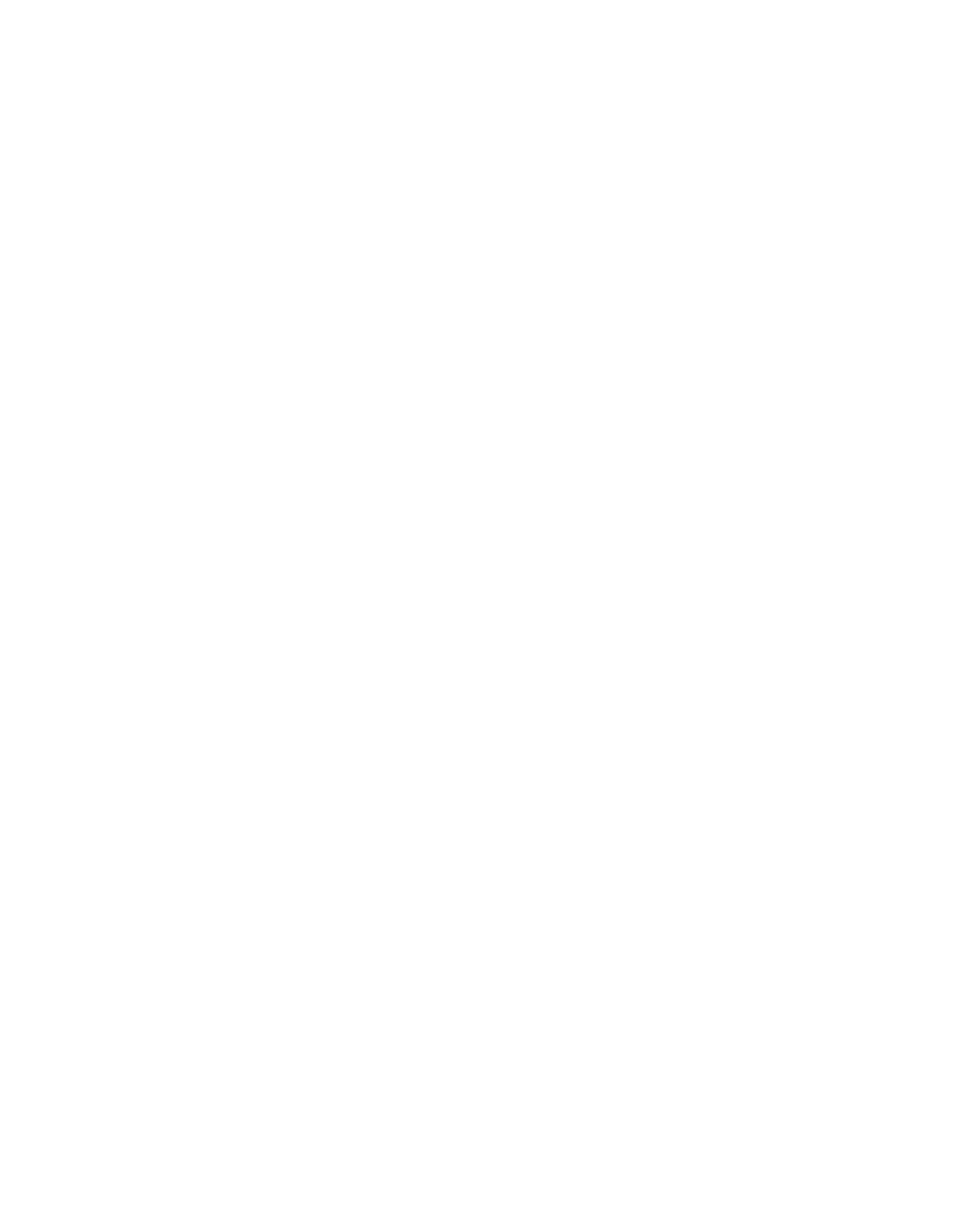# Reach Enhancement of 100% for a DP-64QAM Super-Channel using MC-DBP

 ${\rm \bf Robert\, \bf Maher^{1,*}, \bf Domanic\, \bf Lavery^1, \bf David\, \bf Millar^2, \bf Alex\, \bf AVarado^1, \bf Kieran \, \bf Parsons^2,$ Robert Killey $^1$ , and Polina Bayvel $^1$ 

<sup>1</sup>*Optical Networks Group, University College London, Torrington Place, London WC1E 7J3, U.K.* <sup>2</sup>*Mitsubishi Electric Research Laboratories, 201 Broadway, Cambridge, MA 02139, USA* ∗ *r.maher@ucl.ac.uk*

Abstract: A digital coherent super-receiver enables the reception and demodulation of a 7x10GBd DP-64QAM Nyquist spaced super-channel. Multi-channel DBP provides a 100% improvement in reach from 640km to 1280km of SSMF, with an ISD of 9.15b/s/Hz. OCIS codes: (060.1660) Coherent communications; (060.4080) Modulation.

#### 1. Introduction

The achievable transmission capacity of conventional optical fibre communication systems is currently limited by nonlinear distortions due to the Kerr effect. Digital back propagation (DBP) is a fibre nonlinearity mitigation technique that has previously been employed to compensate signal distortions caused by self phase modulation (SPM) on a single optical channel [1]. This technique can be extended by receiving multiple optical channels using a high bandwidth receiver for simultaneous processing and enables the mitigation of nonlinear distortions due to both SPM and cross phase modulation (XPM). Multi-channel DBP (MC-DBP) was previously demonstrated using a spectrally sliced coherent receiver to achieve an optimal Q<sup>2</sup>-factor gain of 1dB by back propagating a 5-channel 30GBd DP-16QAM superchannel [2]. A single coherent super-receiver was demonstrated by Tanimura et al. [3] to back propagate a 4-channel 28GBd OFDM super-channel and an enhanced  $Q^2$ -factor margin was achieved at a fixed distance of 1000km.

We have previously demonstrated the transmission performance of a DP-16QAM super-channel, after propagating over 1940km of SSMF [4]. MC-DBP provided a 62% increase in transmission reach, with an information spectral density (ISD) of 7.47b/s/Hz. In this paper, we demonstrate the performance of a Nyquist spaced DP-64QAM superchannel. The entire DP-64QAM signal with seven 10GBd sub-channels is simultaneously received using a digital coherent super-receiver and the performance of each sub-channel is analysed after transmission over 1280km of SSMF, with and without MC-DBP. An irregular repeat-accumulate (IRA) low-density parity-check (LDPC) based soft decision forward error correction (SD-FEC) scheme is also implemented offline, where the code rate (*R*) is optimised for each sub-channel.



Fig. 1. (a) DP-64QAM super-channel experimental setup. AOS: acousto-optic switch, PS: polarisation scrambler, VOA: variable optical attenuator, BFP: band pass filter, EDFA: erbium doped fiber amplifier. (b) Receiver DSP functions.

#### 2. Nyquist Spaced DP-64QAM Experimental Setup

The 7x10GBd DP-64QAM super-channel transmission system is illustrated in Fig. 1(a). A 100kHz external cavity laser (ECL) was passed through an optical comb generator (OCG) to obtain seven frequency locked comb lines with a channel spacing of 10.01GHz. The eight-level drive signals required for 64QAM were generated offline in Matlab and were digitally filtered using a root raised cosine (RRC) filter with a roll-off factor of 0.1%. The resulting inphase (I) and quadrature (Q) signals were loaded onto a pair of field-programmable gate arrays (FPGAs) and output using two digital-to-analogue converters (DACs) operating at 20GSa/s (2Sa/sym). The odd and even sub-channels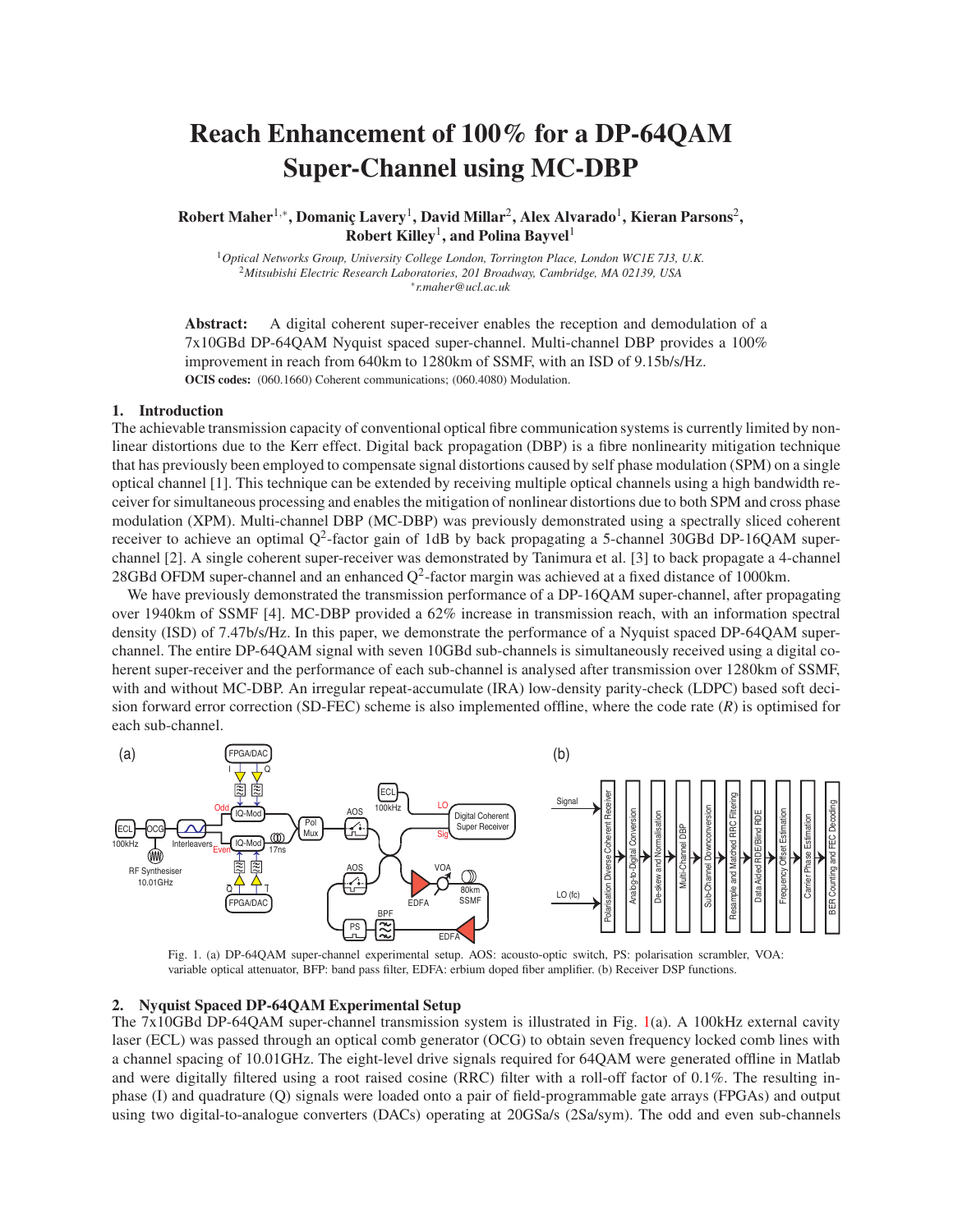were independently modulated using two complex IQ modulators, which were subsequently decorrelated before being combined and polarisation multiplexed to form a Nyquist spaced DP-64QAM super-channel. The loop configuration was similar to that presented in [4] and included a single 80km span of standard single mode fibre (SSMF). The polarisation diverse coherent receiver had an electrical bandwidth (BW) of 70GHz and used a second 100kHz ECL as a local oscillator (LO). The frequency  $(f_c)$  of the LO was set to coincide with the central sub-channel of the DP-64QAM super-channel and the received signals were captured using a 160GSa/s real-time sampling oscilloscope with 63GHz analogue electrical BW.

The key receiver DSP blocks are illustrated in Fig. 1(b). All seven channels were simultaneously received using the digital coherent super-receiver. The skew associated with the coherent receiver and the variation in the photodiode responsivities was initially corrected before the entire super-channel was simultaneously back propagated. The number of steps per span was 20, with a symmetric split step for chromatic dispersion compensation. After MC-DBP, each channel was individually down converted to baseband and processed separately. This ensured that the coherent receiver was operated as a true super-receiver, thus demonstrating the capability of the reception and demodulation of optical super-channels. Each channel was resampled to 2Sa/sym before matched RRC filtering. A data aided radially directed equaliser (RDE) was used to equalise the signal and to undo polarisation rotations experienced during transmission. Finally, the frequency offset was removed before blind carrier phase estimation.

The proposed forward error correction (FEC) scheme is a concatenation of an outer hard decision (HD) staircase code (SCC) and an inner IRA LDPC code. The inner LDPC code was implemented offline in Matlab and 8 code rates ranging from 1/2 to 9/10 were considered. These mother codes are those from the DVB-S2 standard and were punctured via pseudorandom puncturing patterns in order to obtain a larger family of code rates. This enabled the FEC overhead (OH) to be tailored to each of the received DP-64QAM sub-channels. An outer SCC code with a rate, *R* = 16/17 (6.25% OH) was assumed [5], as this code produces a post-FEC bit error rate (BER) of 10−<sup>15</sup> for a post-LDPC BER of 4.7·10<sup>-3</sup>. If the hard-decisions from the LDPC decoder were below the threshold for the SCC (4.7·10<sup>-3</sup>), a post-FEC BER of  $10^{-15}$  was assumed to have been achieved.



Fig. 2. Pre- and post-LDPC BER as functions of launch power for the central sub-channel. (a) EDC only after 640km of SSMF (*R* = 5/6), (b) EDC only after 1280km of SSMF (*R* = 3/4) and (c) MC-DBP after 1280km of SSMF (*R* = 5/6).

#### 3. Results and Discussion

The pre- and post-LDPC BER as functions of launch power for the central sub-channel are displayed in Fig. 2. After 640km transmission over SSMF and with electronic dispersion compensation (EDC) only, the pre-LDPC BER reduced as the launch power increased from −18dBm to −8dBm, as seen in Fig. 2(a). The minimum BER was achieved at an optimum launch power of −6.5dBm, after which the pre-LDPC BER began to increase with higher launch power due to signal distortions arising from fibre non-linearity. The corresponding post-LDPC BER, using a LDPC code with  $R=5/6$  (20% OH), is also shown in Fig. 2(a). This reduced the BER below the threshold for the outer HD-FEC code and also provided a launch power margin of ∼6dB (at the HD-FEC threshold). When the transmission distance was increased to 1280km (Fig. 2(b)), the pre-LDPC BER at the optimum launch power increased from 2.6·10<sup>-2</sup> to 5.6·10−<sup>2</sup> . Therefore, a LDPC code with *R*=3/4 (33.33% OH) was required to maintain a consistent launch power margin at the HD-FEC threshold. However, when MC-DBP was employed in the receiver DSP, the optimum launch power increased by 3dB to −3.5dBm and there was a corresponding decrease in the pre-LDPC BER to 2.9·10−<sup>2</sup> , as shown in Fig. 2(c). This enabled a reduction in the required OH for the SD-FEC decoder to 20%, which was identical